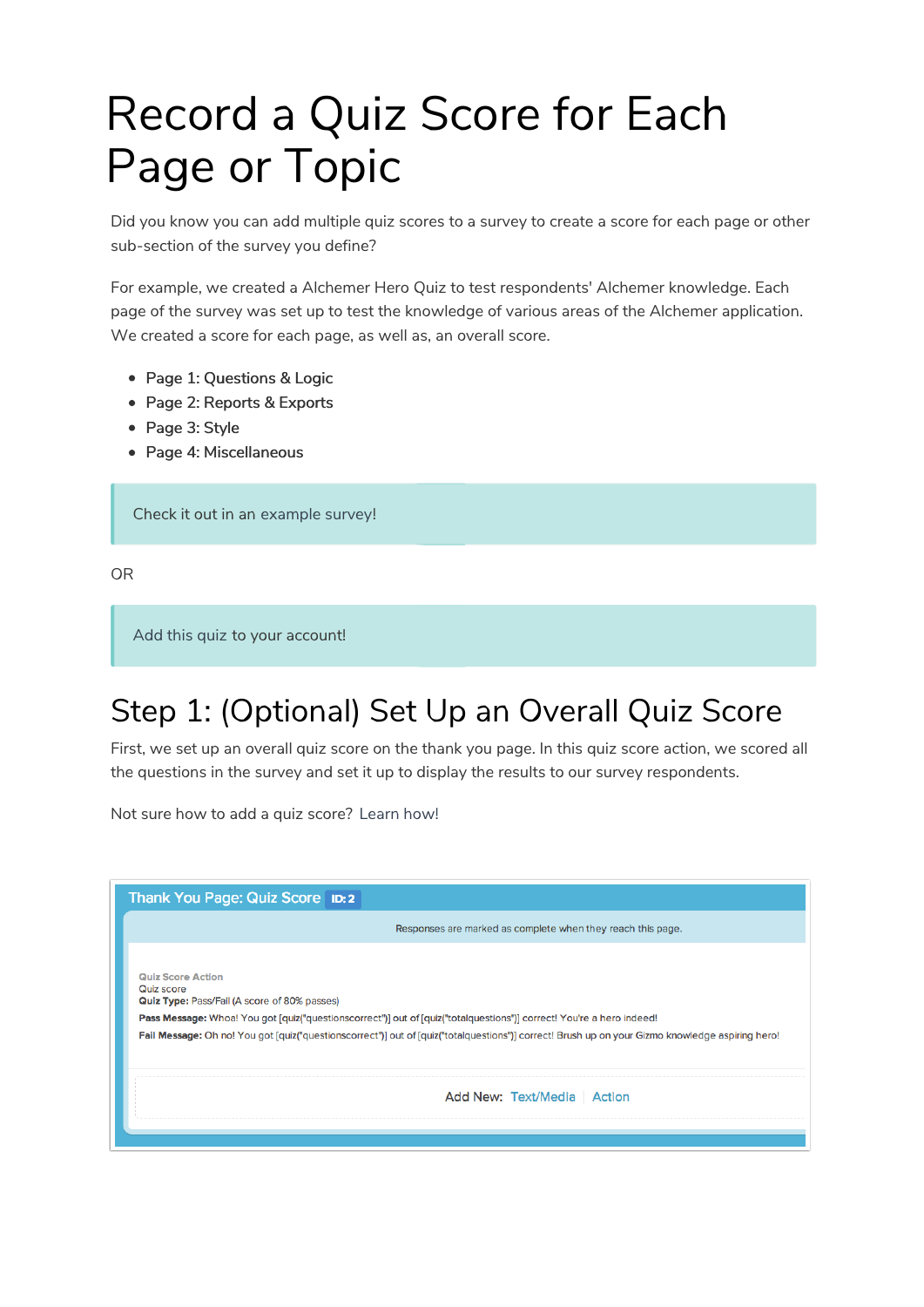## Step 2: Set Up a Quiz Score for Each Page

Next, we added quiz scores to each page. The trick is to add a quiz score action to the page following the questions you wish to score. So, for example, to get a quiz score for Page 1, our Questions & Logic questions, we added a quiz score to page 2 (we added this to the bottom of Page 2 but it can be placed anywhere on the page).

| Page 2: Reports & Exports <b>ID: 4</b>                                                                         | $\circ$ Preview $\circ$ + $\circ$ x |                   |                  |              |  |
|----------------------------------------------------------------------------------------------------------------|-------------------------------------|-------------------|------------------|--------------|--|
| 3. How many reports can you create?                                                                            | <b>ID: 4</b> Radio Buttons          |                   |                  | ෙ ඇ          |  |
| 4. Which of the following advanced analytic tools are available in SurveyGizmo?                                | <b>ID: 13</b>                       | <b>Checkboxes</b> |                  | $4$ $\times$ |  |
| <b>Quiz Score Action</b><br><b>Question &amp; Logic Score</b><br>Quiz Type: Pass/Fail (A score of 100% passes) |                                     |                   |                  | ረጣ           |  |
| Pass Message: quiz_passmessage                                                                                 |                                     |                   |                  |              |  |
| Fail Message: quiz_failmessage                                                                                 |                                     |                   |                  |              |  |
|                                                                                                                | ID: 22                              |                   | <b>Cuiz Scon</b> |              |  |

In this quiz score we only scored the questions from Page 1. (If you are using a Tally quiz score all questions will be shown however you can just tally the questions on the page previous thus giving you a tally for that page alone.)

| Answer Key                                                                       |
|----------------------------------------------------------------------------------|
| Which of the following SurveyGizmo Question types can be set up as multi-select? |
| Radio Button<br>□                                                                |
| Checkboxes                                                                       |
| ● Dropdown Menu                                                                  |
| Rating (Likert Scale)<br>∩                                                       |
| Semantic Differential                                                            |
| √ Image Select                                                                   |
| Which of the following are available piping options? (Select all that apply)     |
| ✔ Simple                                                                         |
| ✔ Page                                                                           |
| √ Question                                                                       |
| Merge Code                                                                       |
| ✔ Option                                                                         |
| Inverse                                                                          |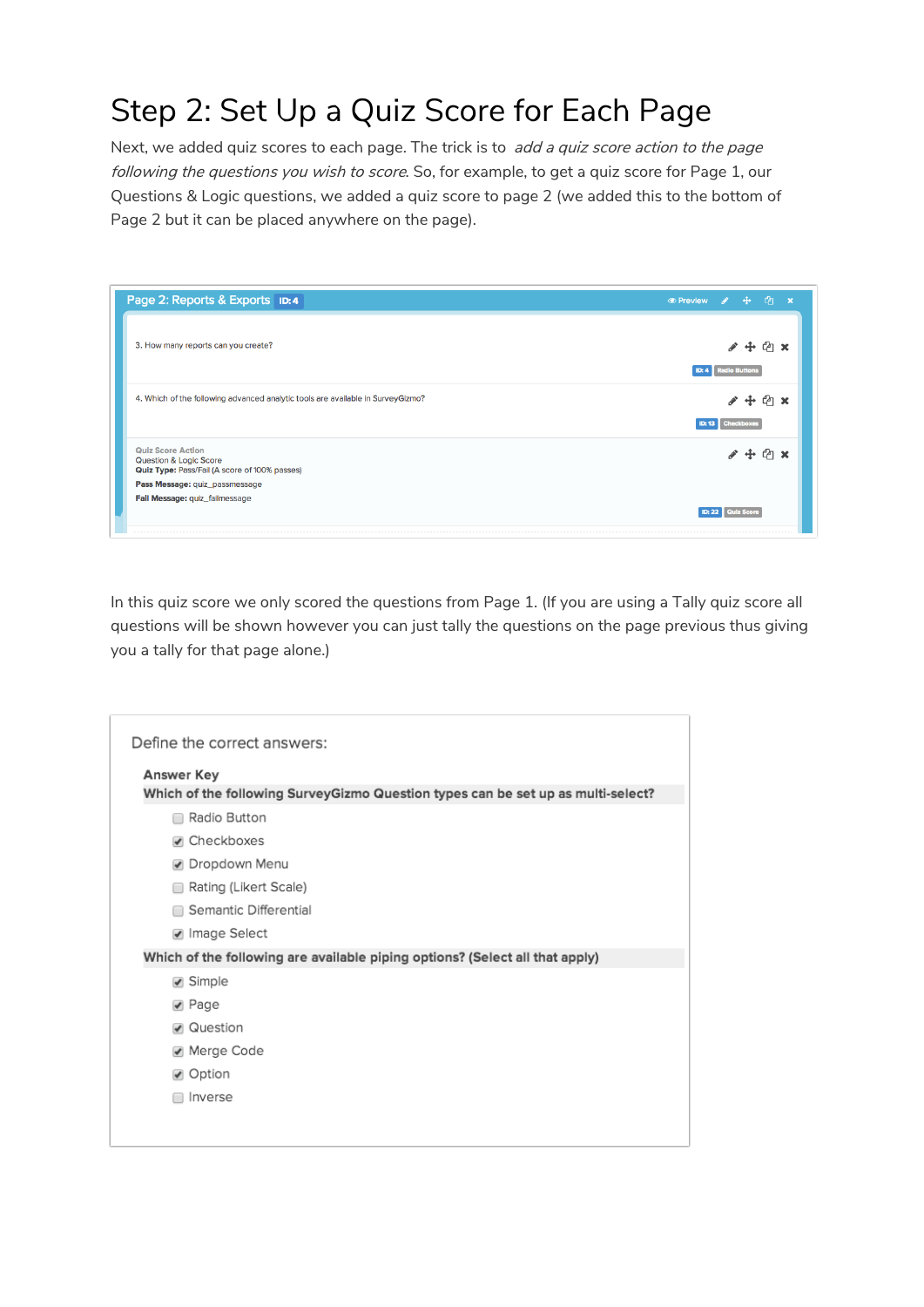On the Display tab of our quiz score action, we added sg-hide to the CSS Class Name field in order to hide the display of this quiz score from the survey respondent. If we choose we can display this information later!

| <b>PRIMARY SETUP</b>                                                | <b>LOGIC</b> | <b>DISPLAY</b> |  |
|---------------------------------------------------------------------|--------------|----------------|--|
| Clean My HTML:<br>Automatically verify and fix this question's HTML |              |                |  |
| CSS Class Name:                                                     |              |                |  |
| sg-hide                                                             |              |                |  |

We'll repeat this step for each page in the survey.

As respondents take your survey the quiz score for each page will be scored behind the scenes. These scores will be available in individual responses, reports, and exports.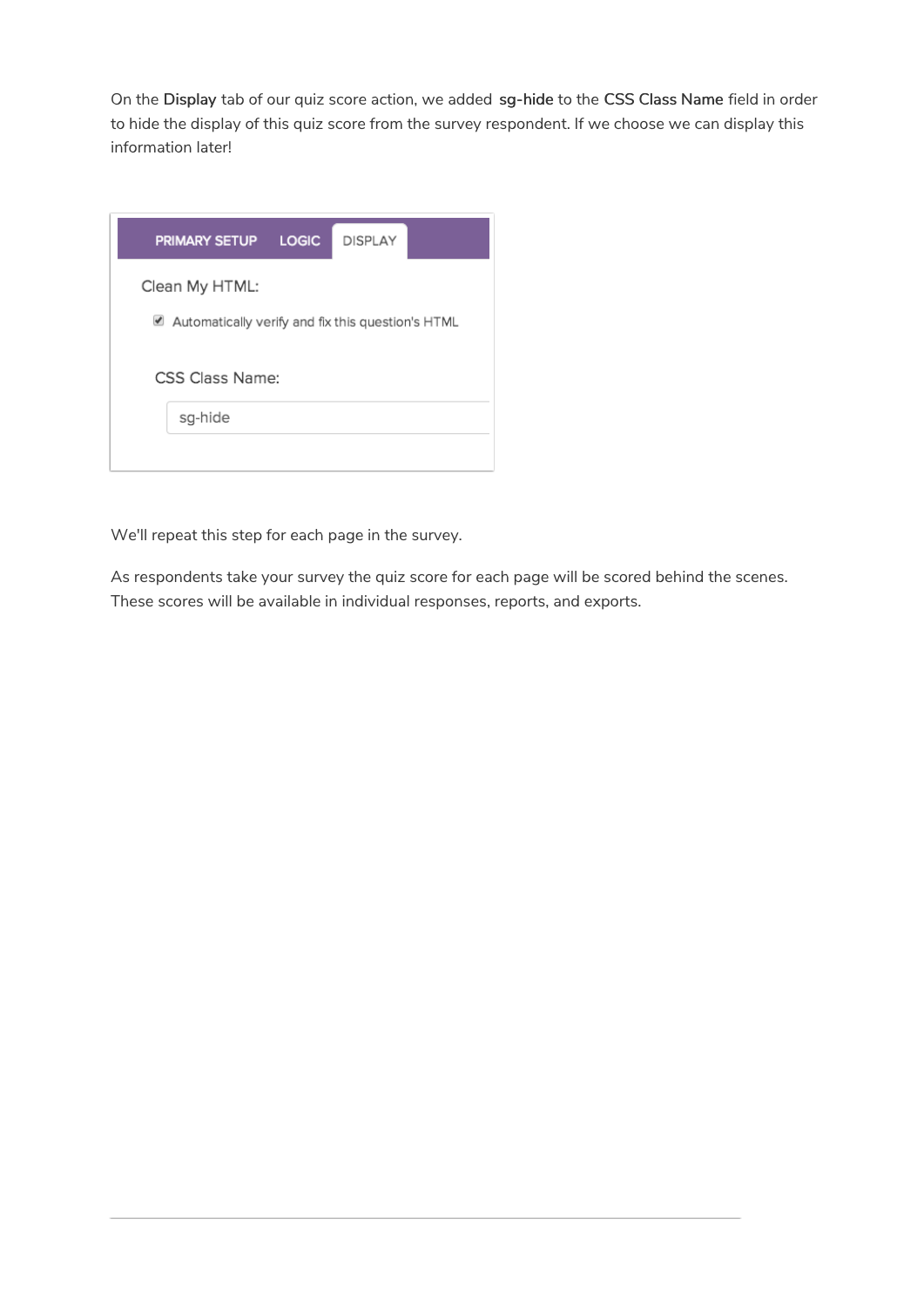| DATA<br>DETAILS ACTION LOG<br><b>DEBUG</b>                                                                          |
|---------------------------------------------------------------------------------------------------------------------|
| 3. How many reports can you create?<br>As many as you need!                                                         |
| 4. Which of the following advanced analytic tools are available in<br>t Tests<br>Segmentation<br>Open Text Analysis |
| 3. Question & Logic Score<br>50%                                                                                    |
| 3. Style                                                                                                            |
| 5. How many themes are there?<br>42                                                                                 |
| 6. Are all<br>themes mobile optimized?<br>Yes                                                                       |
| 6. Reports & Exports Quiz Score<br>50%                                                                              |

## Step 3: Displaying Page Scores Later in the Survey

In our example, we hid the page scores from displaying in the middle of the survey and instead displayed this information as part of the overall quiz score message on the thank you page. Here's how we set it up:

| Whoa! You got [quiz("score")]%!<br>You're a hero indeed!<br>Your Question & Logic Score: [question("quiz score"), id="22"]%<br>Your Reports & Exports Score: [question("quiz score"), id="23"]%<br>Your Style Score: [question("quiz score"), id="24"]% | Passing Message:                                                      | HTML Editor |  |  |
|---------------------------------------------------------------------------------------------------------------------------------------------------------------------------------------------------------------------------------------------------------|-----------------------------------------------------------------------|-------------|--|--|
|                                                                                                                                                                                                                                                         |                                                                       |             |  |  |
|                                                                                                                                                                                                                                                         |                                                                       |             |  |  |
|                                                                                                                                                                                                                                                         |                                                                       |             |  |  |
|                                                                                                                                                                                                                                                         |                                                                       |             |  |  |
|                                                                                                                                                                                                                                                         |                                                                       |             |  |  |
|                                                                                                                                                                                                                                                         | Your Miscellaneous Question Score: [question("quiz score"), id="25"]% |             |  |  |